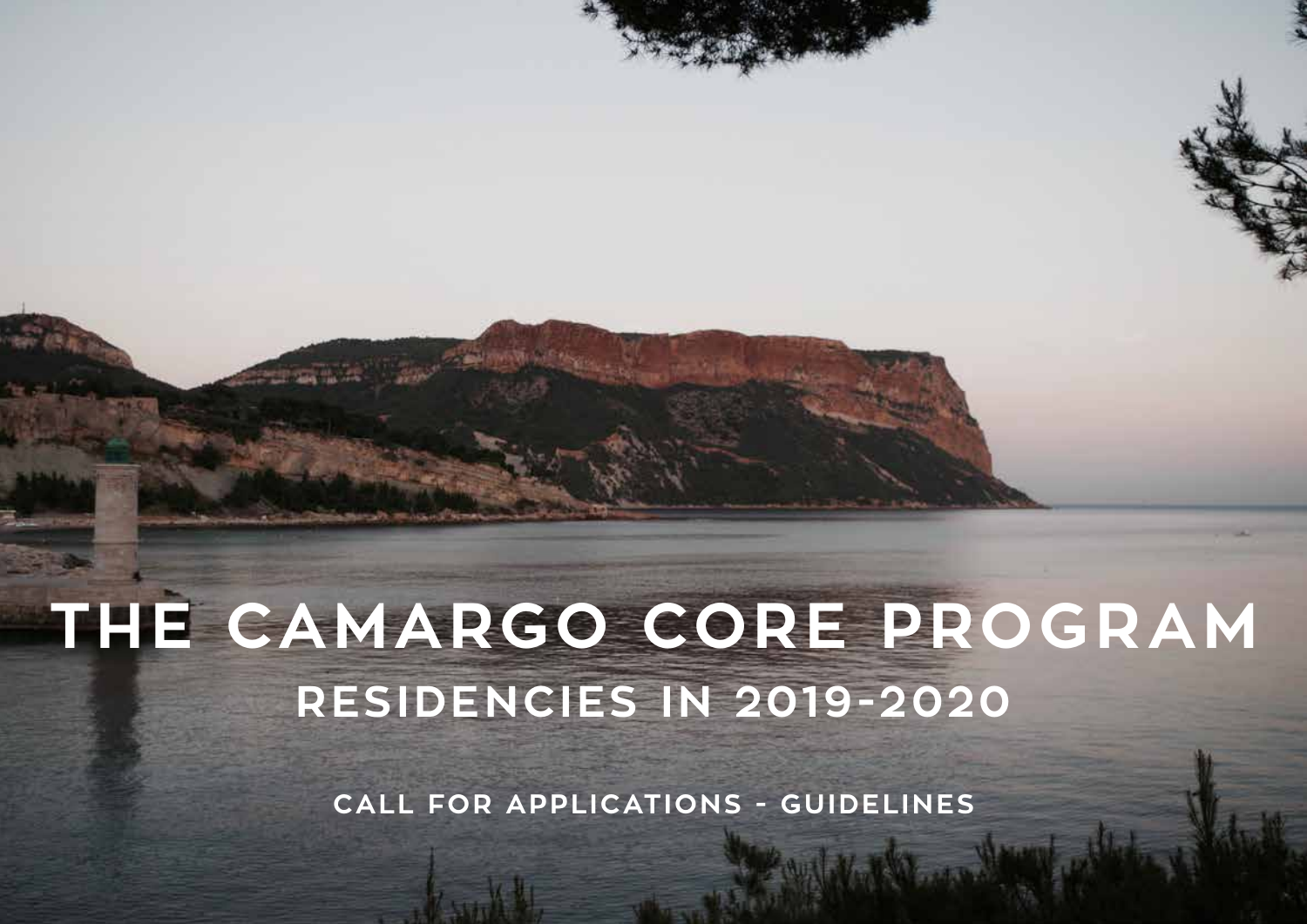#### **TABLE OF CONTENTS**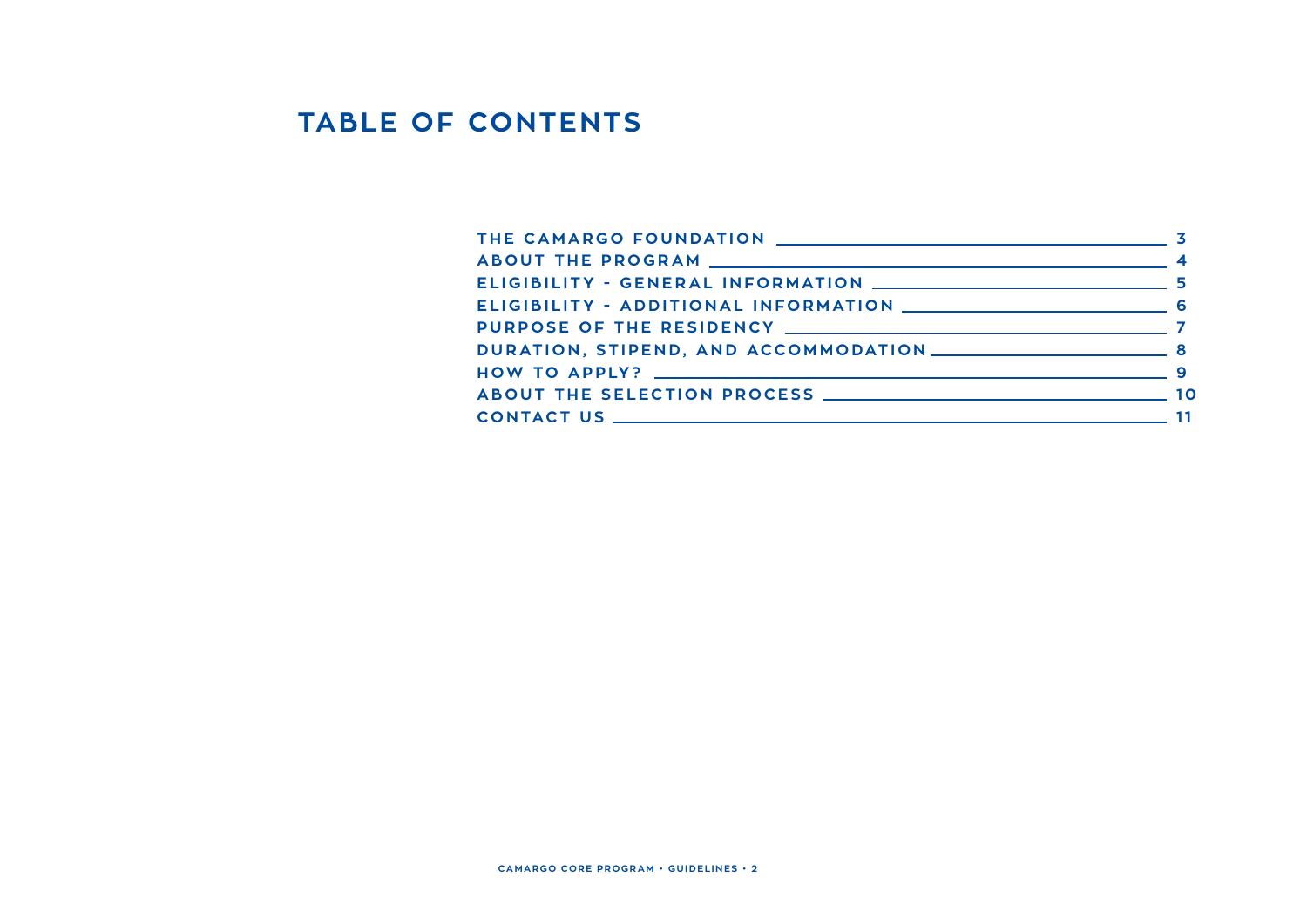## **THE CAMARGO FOUNDATION**

#### JEROME HILL, FOUNDER OF THE CAMARGO FOUNDATION

The Camargo Foundation, located in Cassis, France, and founded in 1967 by artist and philanthropist Jerome Hill, is a residential center offering programming in the Arts and Humanities.

Located in Cassis, a small town in the South of France, facing the Mediterranean Sea, the Foundation offers a quiet campus surrounded by the natural landscape of Cap Canaille and the Calanques National Park. At the same time, Camargo is only a forty-five minute drive from Marseille, and a short drive from Aix-en-Provence and Arles, which are major centers for art, culture, and research.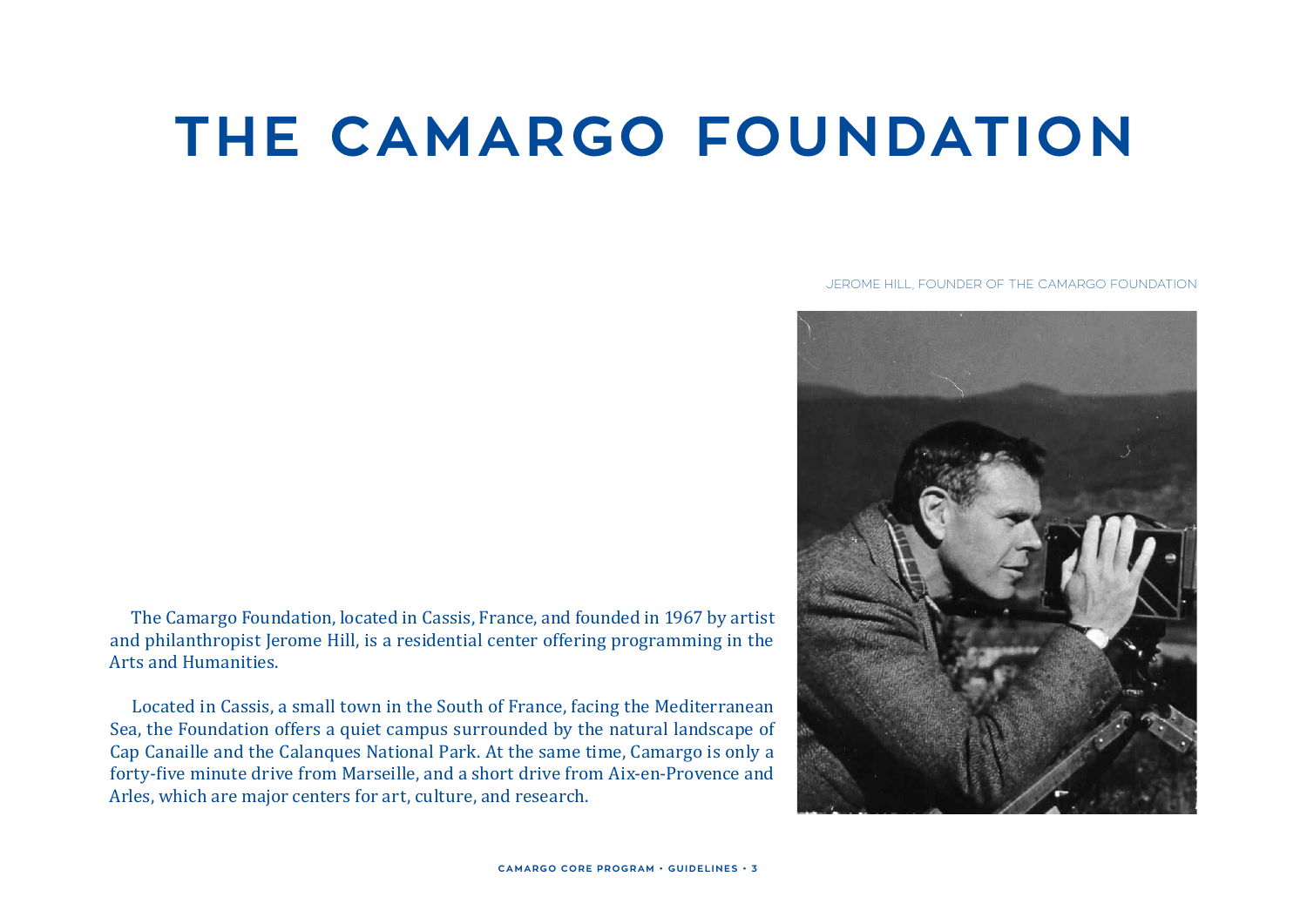### **ABOUT THE PROGRAM**



The Camargo Core Program is the historical and flagship program of the Foundation. Each year an international call is launched through which 18 fellows (9 artists and 9 scholars/thinkers) are selected.

The Camargo Core Program offers time and space in a contemplative environment to think, create, and connect. By supporting groundbreaking research and experimentation, it contributes to the visionary work of artists, scholars and thinkers in the Arts and Humanities. By encouraging multidisciplinary and interdisciplinary approaches, it intends to foster connections between research and creation.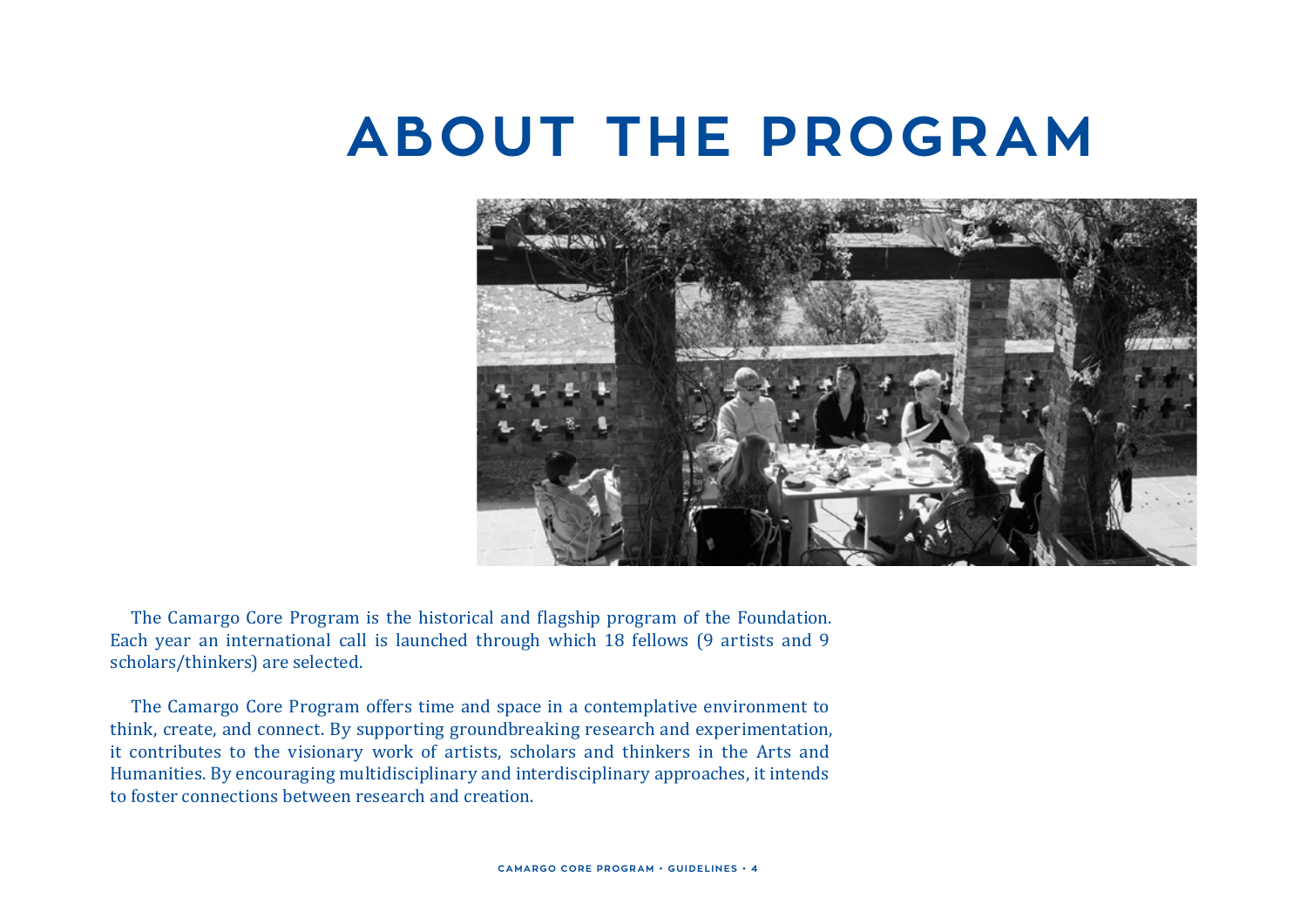### **ELIGIBILITY GENERAL INFORMATION**

The Camargo Foundation welcomes applications from all countries and nationalities. Three main categories are available, and several subcategories for artists' applications.

#### **SCHOLARS**

Scholars should be connected to the Arts and Humanities working on French and Francophone cultures, or cross-cultural studies that engage the cultures and influences of the Mediterranean region. To be eligible for a fellowship in the "Scholars" category, applicants are expected either to hold a PhD and a record of post-doctoral scholarship, or to be PhD candidates completing the final stages of research for, or writing of, their dissertation.

#### **THINKERS**

Thinkers include accomplished professionals and practitioners in cultural and creative fields (such as curators, journalists, critics, urban planners, independent scholars, etc.) who are professionally engaged in critical thought. We are interested in work attuned to the theoretical "arena", the arts, and society.

#### **ARTISTS**

Artists, in all disciplines, should be the primary creators of a new work/project and should have achieved a track record of publications/ performances/exhibitions, credits, awards and/or grants. We are interested in artists who have a fully developed, mature artistic voice. Applicants may include artists who are engaged in critical thought and research-oriented projects. When applying, artists will have to choose among the following subcategories: Visual Artists / Choreographers and Performance Artists / Writers and Playwrights / Film, Video and Digital Artists / Composers and Sound Artists / Multidisciplinary Artists.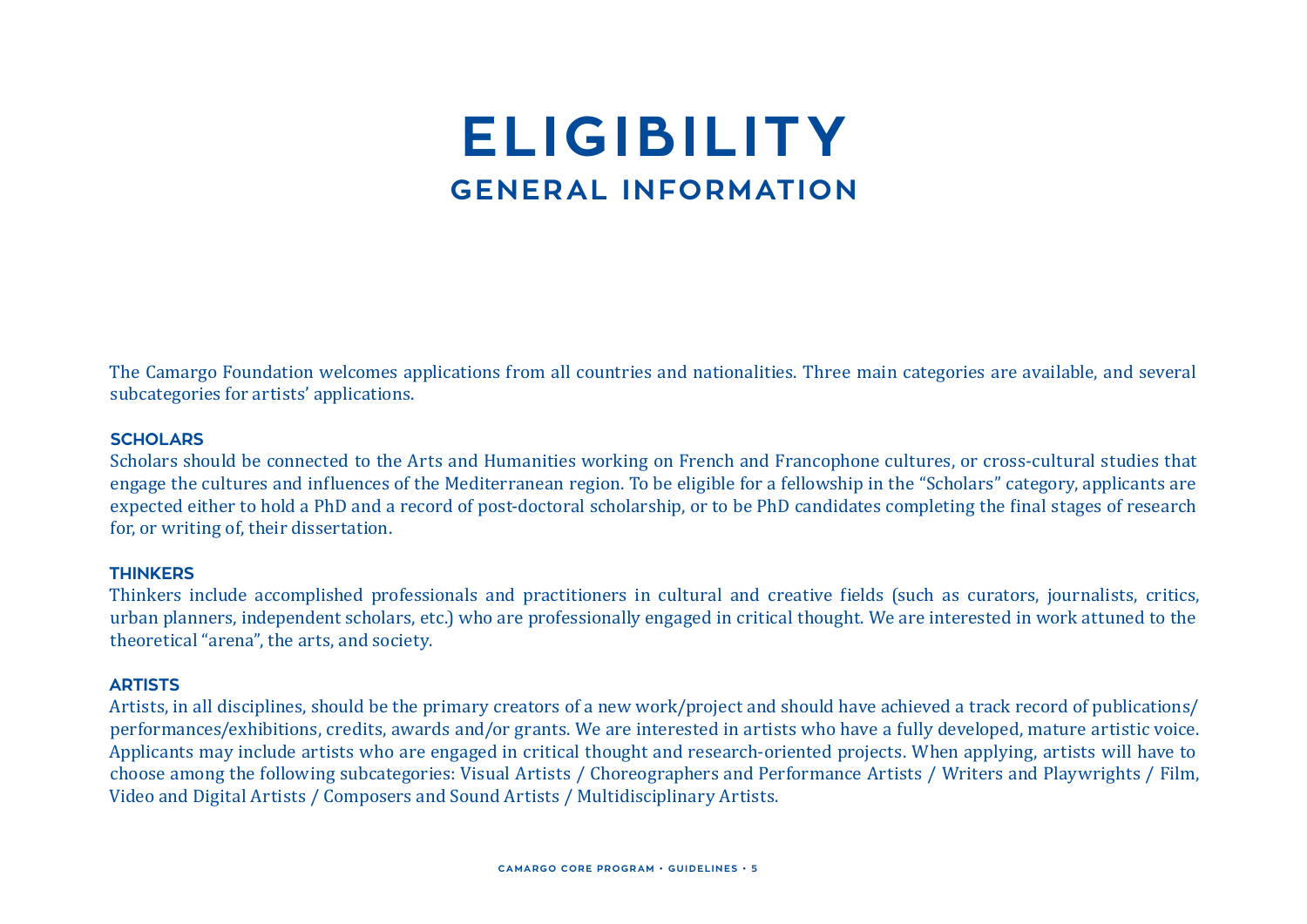### **ELIGIBILITY ADDITIONAL INFORMATION**

#### **COLLABORATIVE PROJECTS**

Teams of up to three persons are also welcome, including but not limited to multidisciplinary collaborative projects. Only one stipend, one travel grant, and one multi-bedroom apartment will be awarded per team. The travel grant will cover the travel expenses of the member of the team traveling the greatest distance. One member of the team must be designated the official fellowship recipient. Collaborative teams must provide application materials for all members of the team, including resume, work samples, etc.

#### **TRANSLATION PROJECTS**

Professional translators are eligible to apply. Academic translators who meet the eligibility requirements for Scholars are supported through the Scholar category. Literary translators with a theoretical or research-oriented project are encouraged to apply under the Thinker category. Translators whose projects involve creative literature can apply under the Writer category.

#### **FORMER FELLOWS**

First-time applicants are normally given preference over previous Camargo Fellows. Applications by former Fellows are not considered sooner than three years after their previous Camargo Core Program Fellowship.

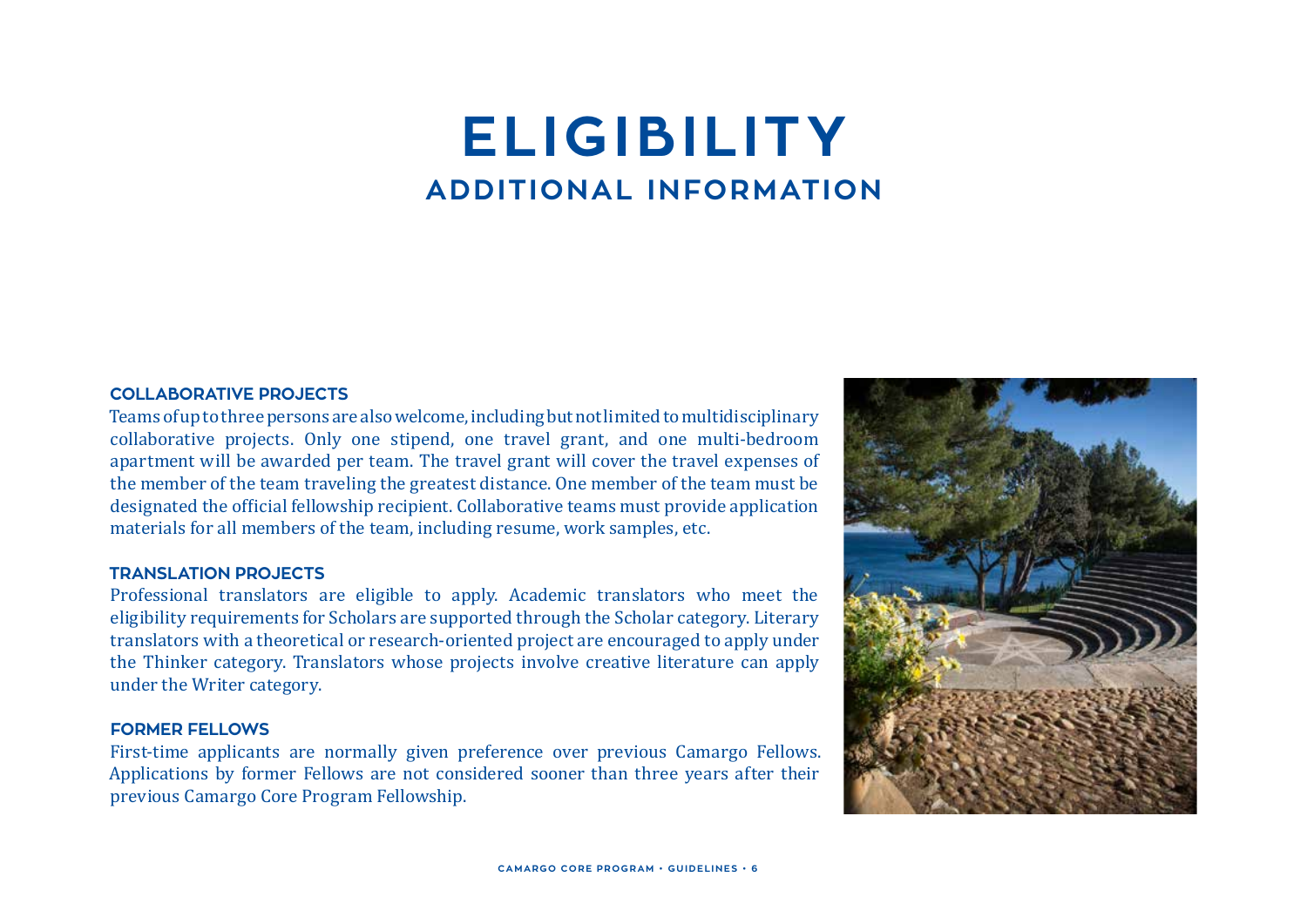# **PURPOSE OF THE RESIDENCY**

#### **RESEARCH, EXPERIMENT & CREATE**

Applicants may apply either with a specific project (e.g. completion of a book, an artwork, etc.) or with a specific area of inquiry (i.e. an investigation of a specific topic or issue in advance of writing or creating a work of art) on which they would like to work during the residency. An area of inquiry should represent exploration and investigation in the Fellow's field. The Camargo Core Program welcomes both open-ended exploration, or more focused works and long-term research projects.

#### **EXCHANGE & NETWORK**

During the residency, discussions are held regularly so that each Fellow has the opportunity to present the project or area of inquiry to the group. These project discussions serve as an opportunity for interdisciplinary exchange. All Fellows are required to be present at these discussions.

The Camargo Foundation's Staff will provide formal and informal links with the region, meetings with professionals whose areas of expertise are relevant for the Fellow, opportunities to attend events, and the option of inviting outside professionals to project discussions. On a voluntary basis, Fellows have the opportunity to present their work within cultural and educational organizations in the region. Such events are conceived and organized by the Foundation in close consultation with the Fellow.

#### **RESIDENCY REQUIREMENTS & OBLIGATIONS OF THE FELLOW**

- Work developed during the residency may be in any language. In the interests of Camargo's interdisciplinary, multicultural community, candidates must be able to communicate well in **English**. A basic knowledge of French is useful, but not required.
- The **time** in Cassis must be spent on the project or area of inquiry proposed to and accepted by the selection committees, and ratified by the Camargo Board of Trustees. Fellows must physically be in residence at the Camargo Foundation during the entire residency period. This stipulation does not preclude absences during weekends. Frequent or prolonged absences are not acceptable.
- Research should be at a stage that does not require **resources** unavailable in the Marseille-Cassis-Aix region or online. Applicants planning on conducting research in local archives may need to rent a car during their Fellowship at their own expense.
- An **evaluation** is conducted at the end of the residency period. The Foundation may ask Fellows two to three years after their fellowship for an update on the progress on the project or area of inquiry pursued while at Camargo Foundation.
- A **copy of any publication** (digital or paper) resulting from work done during the residency should be sent to the Camargo Foundation. Any publication, exhibit, or performance resulting from the grant should give credit to the Camargo Foundation.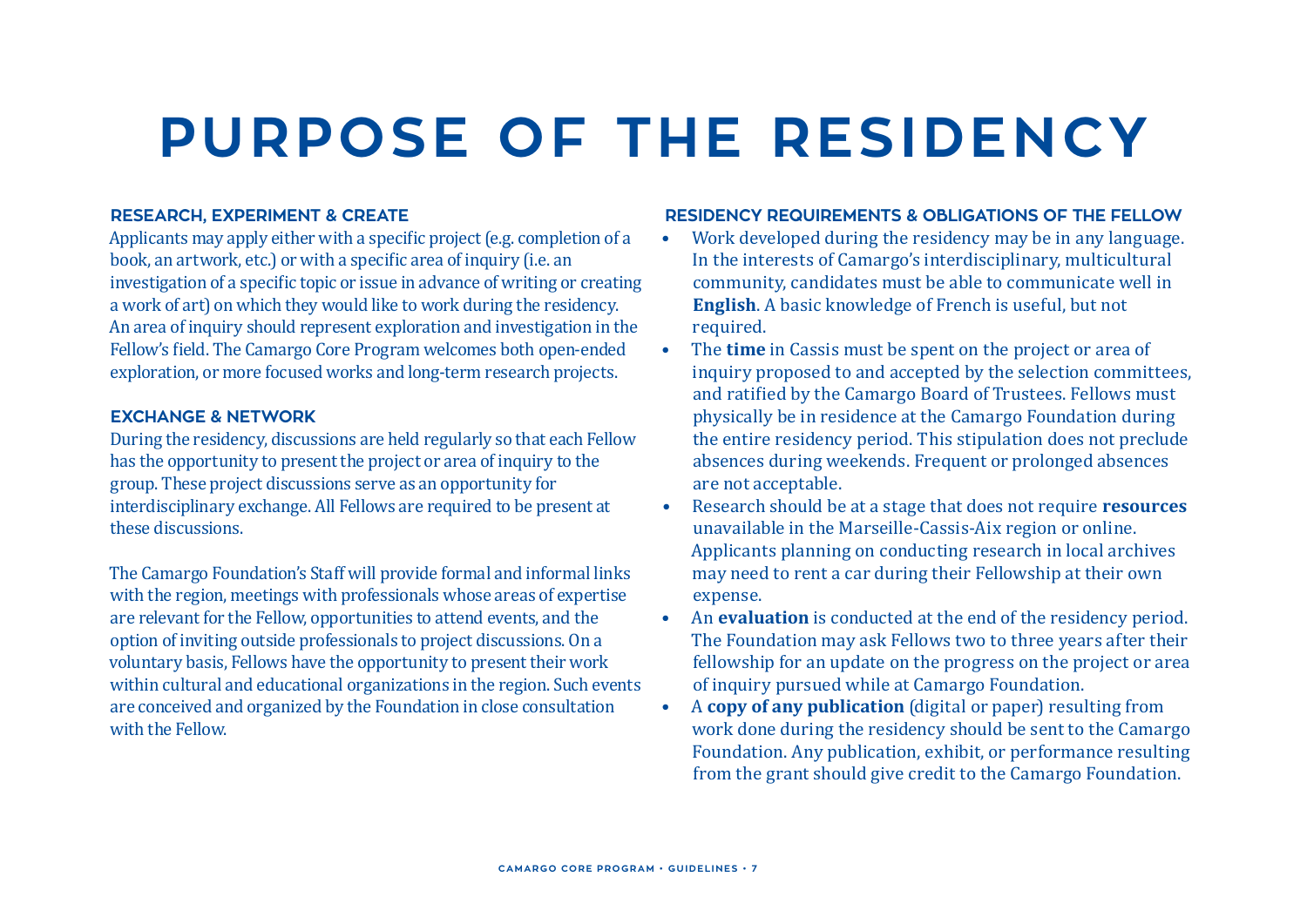### **DURATION, STIPEND, AND ACCOMMODATION**

#### **RESIDENCY PERIODS**

The Camargo Core Program consists of fellowship residencies of six to eleven weeks. The dates for 2019/2020 are:

#### **• Fall 2019**

8 weeks from September 10 to November 5

#### **• Spring 2020**

6 weeks from February 25 to April 7 8 weeks from February 25 to April 21 11 weeks from February 25 to May 12

#### **NUMBER OF FELLOWSHIPS**

18 Fellowships/year (9 artists and 9 scholars & thinkers)

#### **STIPEND**

A stipend of 250 USD per week is available, as is funding for basic transportation to and from Cassis for the Fellow for the residency. In the case of air travel, basic coach class booked far in advance is covered.

#### **ADDITIONAL FUNDING**

Fellows may not accept gainful employment that will prevent them from focusing on their project while staying at Camargo. Research leave or other forms of sabbatical are allowed, as fees for occasional lectures or participation in seminars. Additional grants with requirements that do not contradict the conditions of the Camargo Fellowship are encouraged.

#### **FACILITIES**

The Camargo Foundation's campus includes thirteen furnished apartments, a reference library, a music/conference room, an open-air theater, one artist's studio with darkroom, and one composer's studio with a piano. The Camargo Foundation does not have a dance studio. The facilities are ideal for desk work. The Camargo Foundation does not provide art supplies or technical equipment. All apartments include a fully equipped kitchen for residents to prepare their own meals.

#### **ACCOMPANYING FAMILY MEMBERS**

Spouses/adult partners and dependent minor children are welcome to accompany fellows for short stays or for the duration of the residency. Accompanying children must be at least six years old upon arrival and enrolled in and attending school or organized activities outside the Camargo Foundation campus, during the week. Only family members whose names appear on the application form may be in residence. Animals other than officially registered service animals are not allowed. Fellows are responsible for securing all necessary documents and meeting all standards if bringing a service dog from outside of the country.

#### **VISAS**

For non-European Union citizens, a visa may be required depending on nationality and length of stay. The processing of this visa may take a considerable amount of time. Fellows who are not members of the European Union should contact the French Embassy or Consulate in their area for information regarding visa requirements for France. The Camargo Foundation will provide an invitation letter if needed.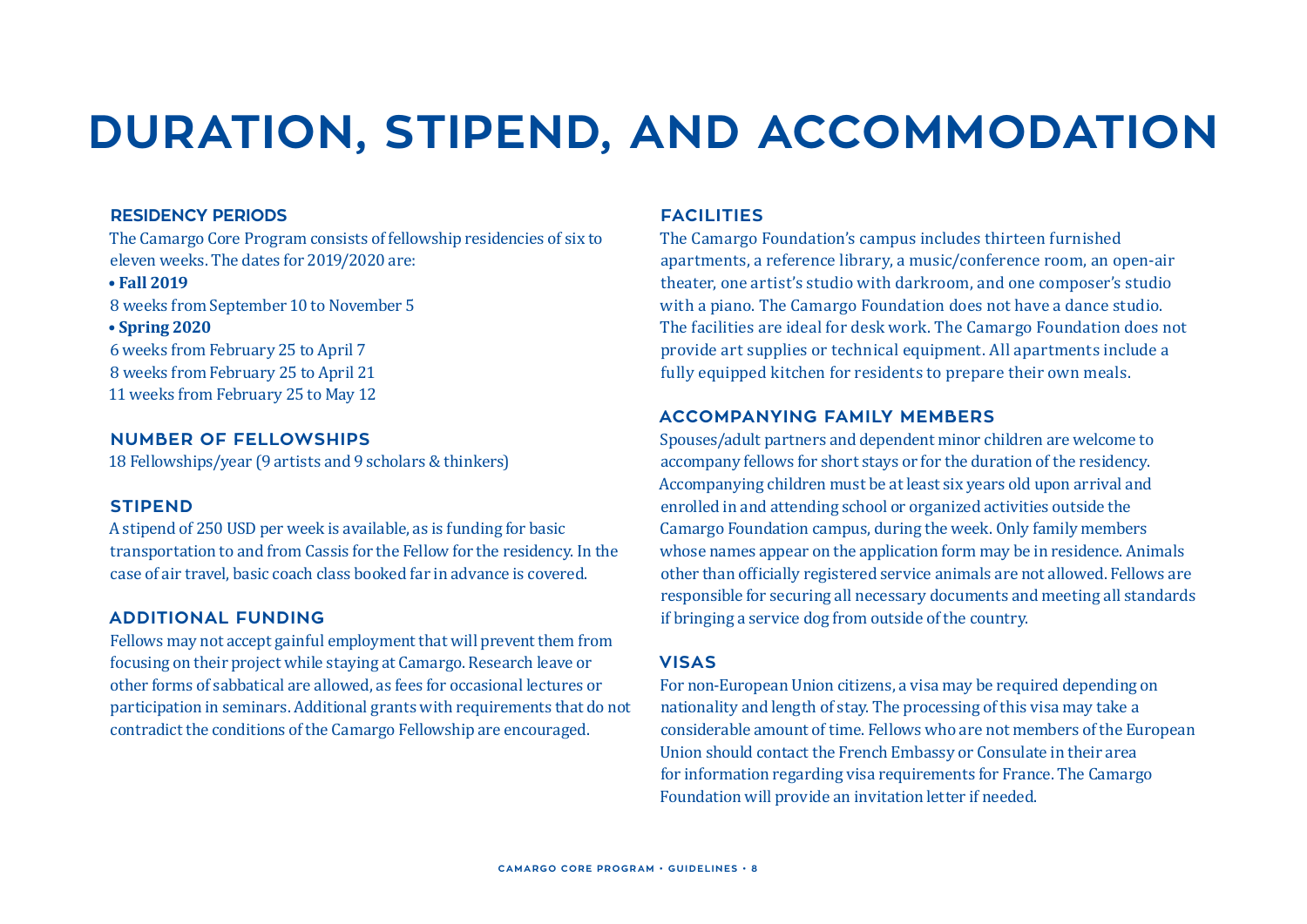### **HOW TO APPLY?**

#### **DEADLINE**

Applications must be submitted no later than **Tuesday, October 17th, 2018** by 6:00pm EST (e.g. New York City) / 12:00 midnight CET (e.g. Paris). Late and/or incomplete applications will not be reviewed.

#### **APPLICATIONS**

Eligible applicants may submit **one application in total**. Multiple submissions will be disqualified.

Applications should be submitted **via Submittable** and can be accessed at: https://camargofoundation.submittable.com/submit

The application form must be submitted **in English**, the supporting materials (CV, work samples, etc.) can be submitted either in English or French. Applications must include the following:

- A **proposal narrative**: describe your intended focus of the residency, whether on (a) particular work(s) or a more open-ended area of inquiry, examining the relevance of your project for today.
- A **rationale** for wanting to work **specifically at Camargo** (as opposed to any other residency center) **and/or in the Aix-Marseille-Provence area** (including but not limited to existing or potential connections with people, places, organizations, and environments).
- A **rationale** about why a residency is appropriate at this **specific stage** of the proposal and/or career.
- A current **C.V.**
- For artists: **work samples**. If providing a work in progress, please also provide finished work. Work samples can be: up to 16 images for visual artists; up to 20 pages for writers; up to 20 minutes of clips for filmmakers, etc. Vimeo is preferred but not required for videos. Applicants must provide information about each work sample, including cue point, passwords, the applicant's role in the work represented, etc.
- Two **references**. Submitters whose applications pass to the final stages of review may be asked to provide recommendation letters from their referees at a later stage.

An **informational webinar** will be offered for interested applicants on September 20, 2018 at 11:00am EST (e.g. New York City) / 5:00pm CET (e.g. Paris). Please check the Foundation's website in early September for the link to the webinar.

For any technical questions about the application  $\langle \text{apply@camargof}$  oundation.org>.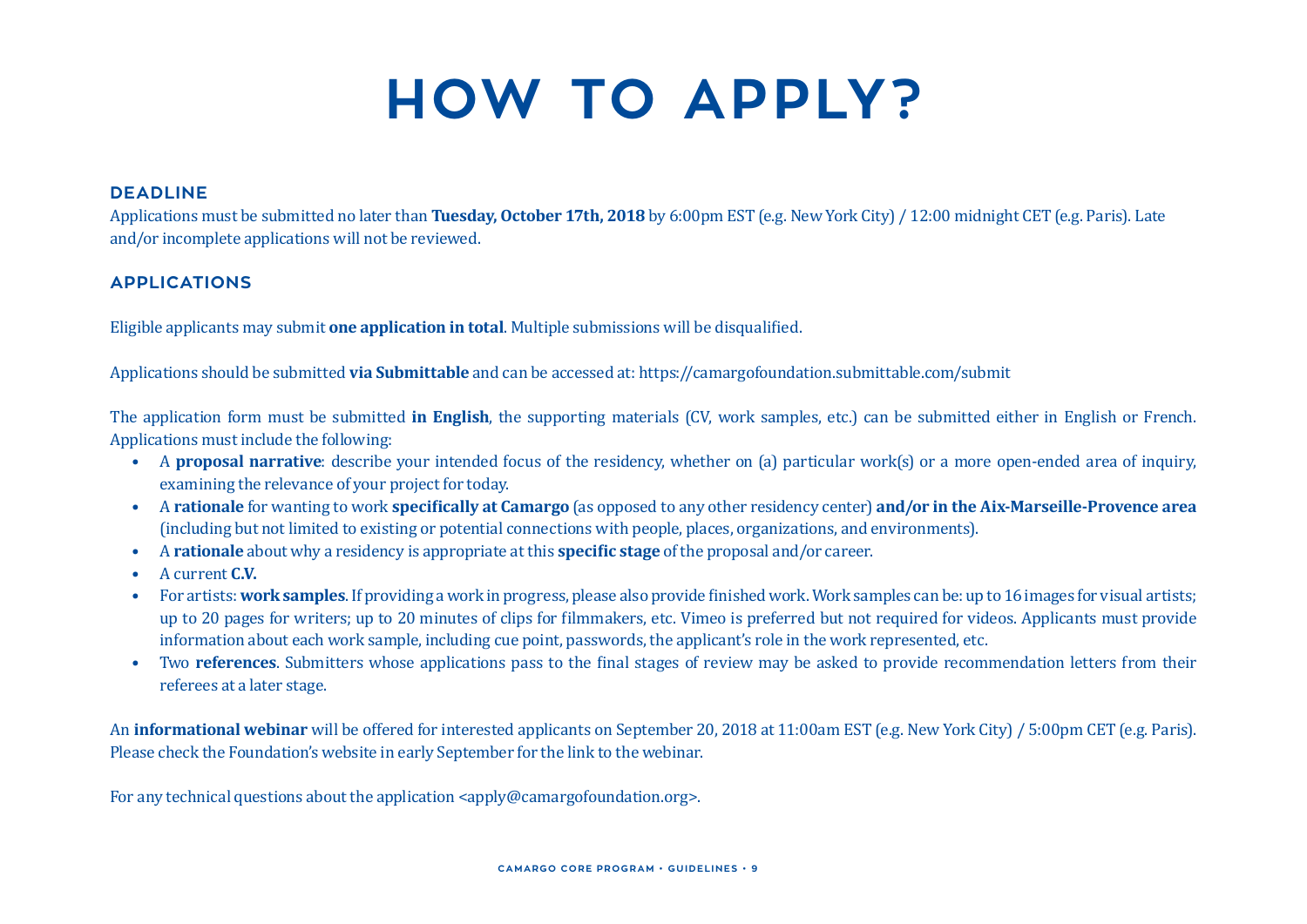# **ABOUT THE SELECTION PROCESS**

#### **THE SELECTION PROCESS**

The Camargo Foundation has two separate selection committees: one that reviews applications from Scholars & Thinkers and one that reviews applications from Artists. Each determines its own group of finalists. A cross-disciplinary committee representing both the Scholar and Artist Committees then reviews all finalists and selects the fellowships recipients. When choosing the final group of Fellows, the Selection Committee takes into account issues of diversity, including balance between disciplines, career levels, gender, geographical origins, etc. Committee choices are submitted for final validation to the Camargo Board of Trustees. Candidates will be contacted in early April 2019 with the outcome of their application.

Applicants should not seek information about the status of their application or feedback from the panel **before April 2019**. General information about the selection process will be available to all applicants. However, given the large number of applications specific feedback will be limited.

#### **THE SELECTION COMMITTEES**

Committee members, some of whom are former Fellows, are distinguished international scholars, writers, editors, artists, and curators. The Program Director oversees their deliberations as a non-voting member. The composition of the Committees is published on the Foundation's website. Panel members are nominated for a maximum of three years. Every year, some panelists rotate off, and new panelists are nominated.

#### **SELECTION CRITERIA**

During the review process, eligible applications are reviewed and evaluated in relationship to four criteria:

- the quality of the proposal;
- the quality and significance of the professional accomplishments of the applicant;
- the fit between the proposal and the Camargo Foundation's specificities and/or the connection to the Aix-Marseille-Provence area;
- the relevance of a residency at the stage of the career of the applicant.

#### **DIVERSITY**

In the final stages of the selection process, the Camargo Foundation is committed to supporting equality and diversity in age, gender, geographical origins, and ethnicity.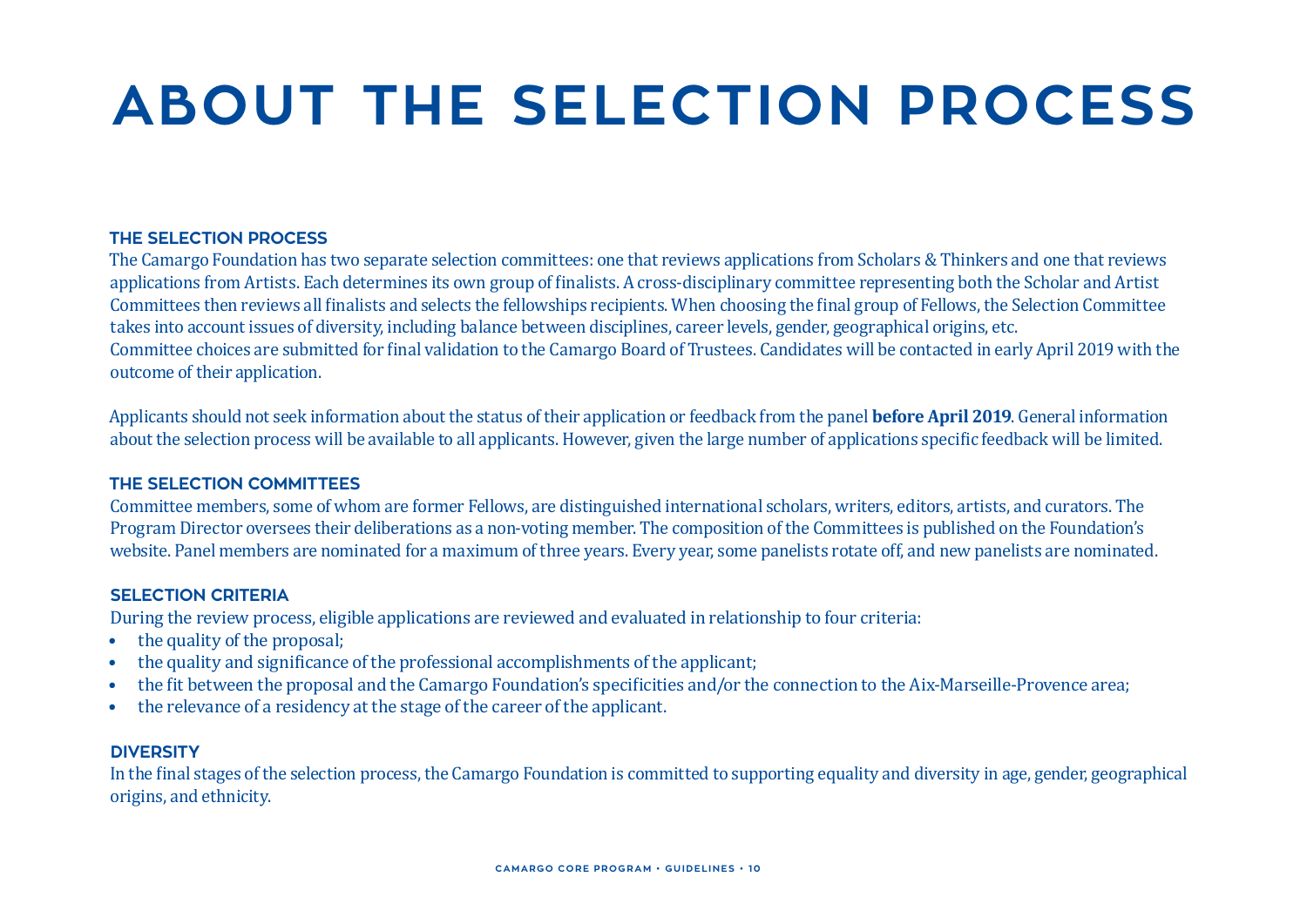### **CONTACT US**



If you have any questions regarding this call, please contact us by:

- email: apply@camargofoundation.org
- postal mail:

The Camargo Foundation 1, avenue Jermini 13260 Cassis, France